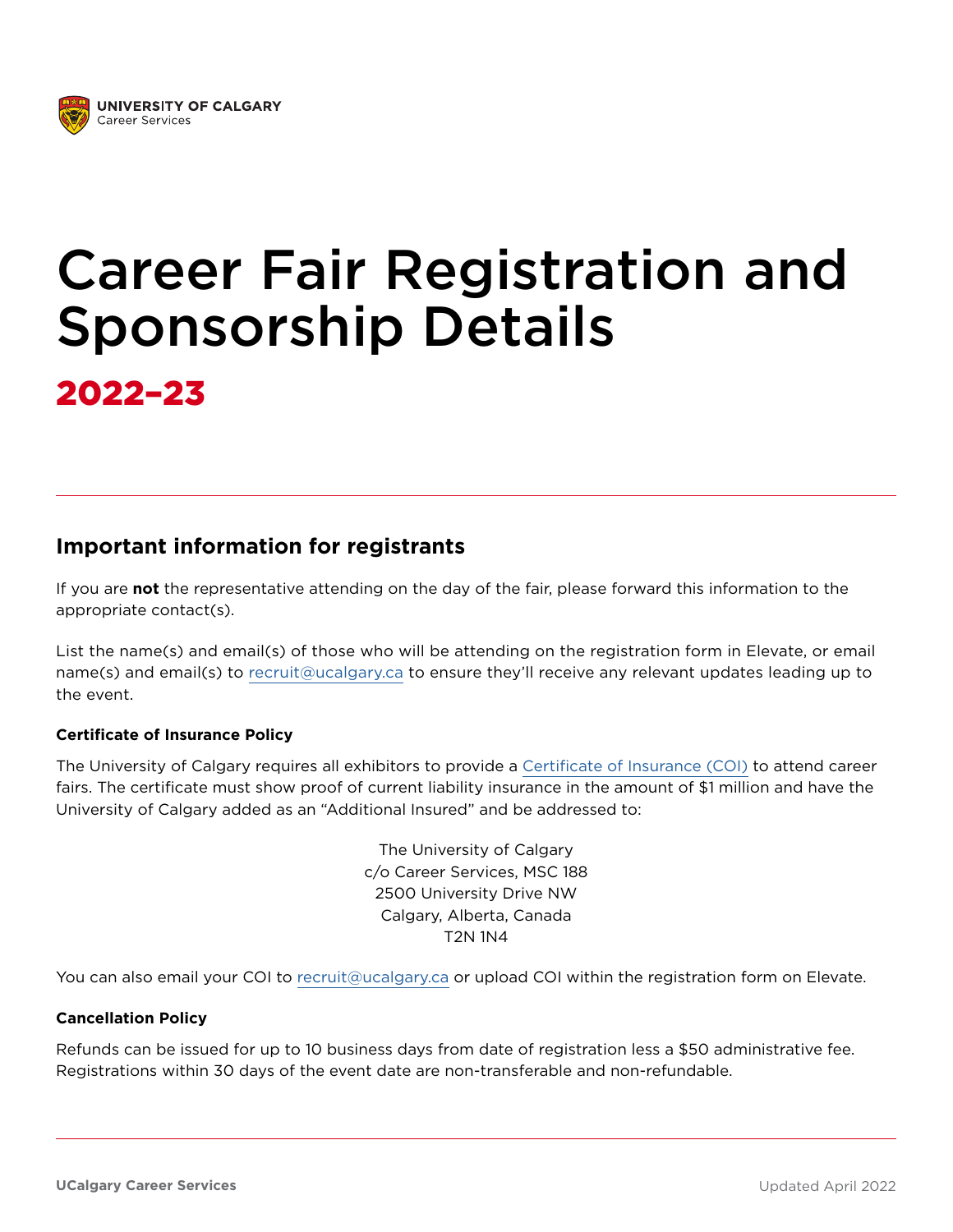## **Industry Career Fair**

#### **Tuesday, Sept. 20, 2022 | 11 a.m. – 3:30 p.m. MT**

The career fair will reach students from all faculties, providing a great opportunity to start promoting or actively recruiting for permanent or internship/co-op positions.

This event is best suited for companies seeking to target students interested in engineering, business, science and technology. The Industry Career Fair is one of the largest fairs of the fall term.

#### **Regular registration fees**

| <b>Early-Bird Regular</b> | Regular<br><b>Registration</b> | <b>Last Minute</b><br><b>Regular</b> | <b>Registered</b><br><b>Charity/Non-Profit</b> | <b>Internal UCalgary</b><br><b>Groups</b> |
|---------------------------|--------------------------------|--------------------------------------|------------------------------------------------|-------------------------------------------|
| <b>Deadline:</b> June 13  | Deadline: Aug. 30              | Deadline: Sept. 13                   | Deadline: Aug. 30                              | <b>Deadline: Aug. 30</b>                  |
| \$750*                    | \$875*                         | $$950*$                              | $$375*$                                        | $$250*$                                   |
|                           |                                |                                      |                                                |                                           |

- Regular booth: 9' length x 6' depth x 8' height
- Up to **two** representatives can attend
- Includes refreshments and lunch
- Equipment and service rental available for an additional cost:
	- − Electrical \$50 + GST
	- − Second table (4') \$35 + GST
- Volunteer assistance throughout the day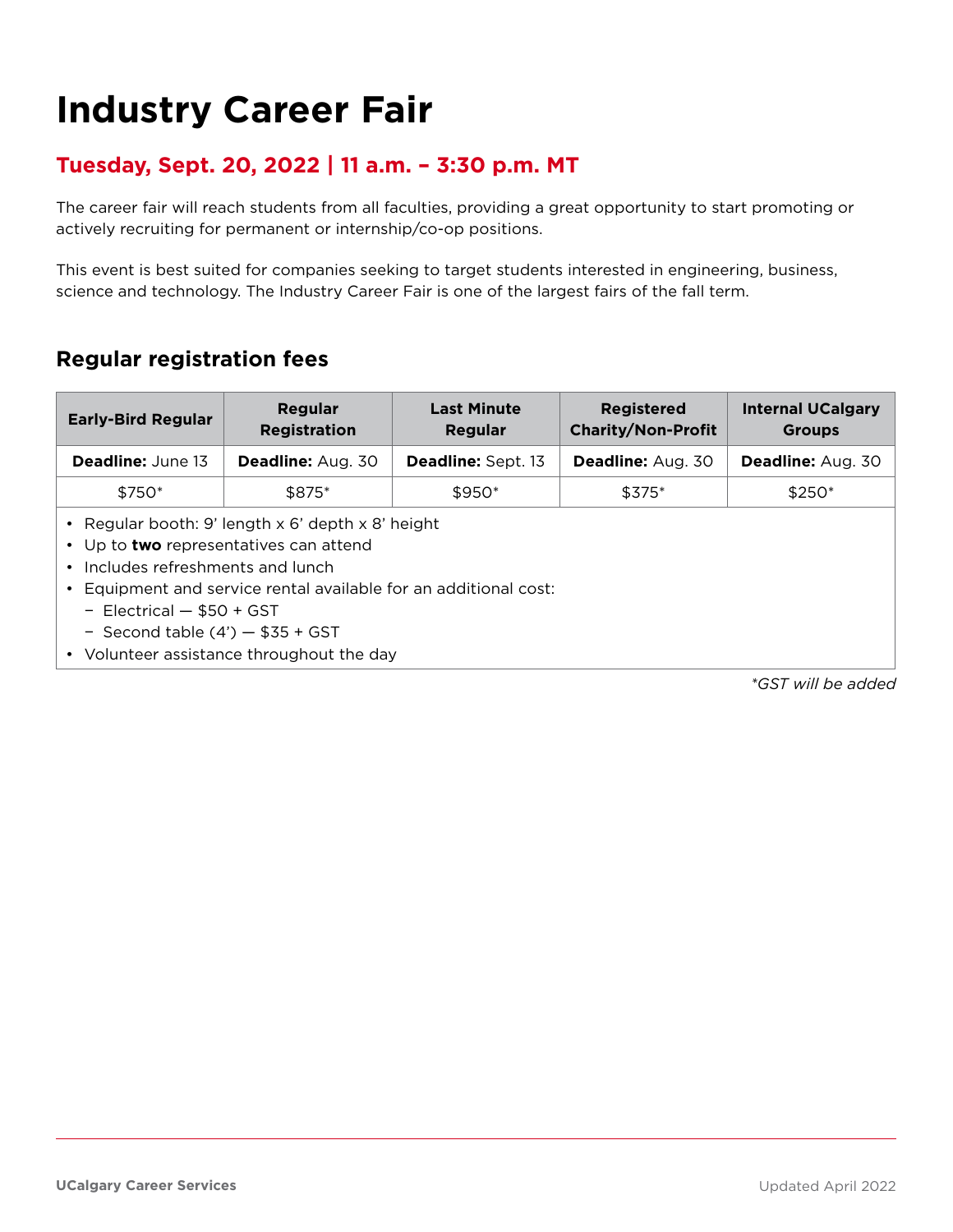### **Boost your value by becoming an Industry Career Fair sponsor**

Looking for maximum exposure? Consider sponsoring a fair. This guarantees a prime booth location, and additional exposure through advertising and logo recognition on marketing materials and event communications.

| <b>Gold Sponsor</b><br>Four available                                                                                                                                                                                                                                                                                    | <b>Silver Sponsor</b><br>Seven available                                                                                                                                           | <b>Bronze Sponsor</b><br>Ten available                                                                                                                                      |  |  |
|--------------------------------------------------------------------------------------------------------------------------------------------------------------------------------------------------------------------------------------------------------------------------------------------------------------------------|------------------------------------------------------------------------------------------------------------------------------------------------------------------------------------|-----------------------------------------------------------------------------------------------------------------------------------------------------------------------------|--|--|
| Deadline: Aug. 30                                                                                                                                                                                                                                                                                                        |                                                                                                                                                                                    |                                                                                                                                                                             |  |  |
| \$2,500*                                                                                                                                                                                                                                                                                                                 | \$1,750*                                                                                                                                                                           | $$1,250*$                                                                                                                                                                   |  |  |
| • Booth location in the Sponsors<br>Circle<br>• Large booth: 12' length x 6'<br>depth x 8' height<br>• Up to eight representatives<br>can attend<br>• Table and eight chairs                                                                                                                                             | Booth location in the Sponsors<br>Circle<br>· Medium booth: 10' length x 6'<br>depth x 8' height<br>• Up to six representatives can<br>attend<br>Table and six chairs<br>$\bullet$ | • Booth location in the Sponsors<br>Circle<br>· Medium booth: 10' length x 6'<br>depth x 8' height<br>• Up to four representatives can<br>attend<br>• Table and four chairs |  |  |
| • TV display*<br>Electrical*<br>• Second table $(4')^*$<br>* Included, but must be requested<br>upon registering<br><b>Other inclusions:</b><br>• Sponsorship acknowledgment at fair<br>• Volunteer assistance throughout the day<br>• Includes refreshments and lunch<br>• Sponsor logo placement on event landing page | • Electrical*<br>• Second table $(4')^*$<br>* Included, but must be requested<br>upon registering                                                                                  | • Electrical*<br>• Second table $(4')^*$<br>* Included, but must be requested<br>upon registering                                                                           |  |  |
| Added perks to increase your engagement throughout the year                                                                                                                                                                                                                                                              |                                                                                                                                                                                    |                                                                                                                                                                             |  |  |
| One in-person info session and<br>one virtual info session through<br>the fall and winter terms                                                                                                                                                                                                                          | One virtual info session bookable<br>for the fall term                                                                                                                             |                                                                                                                                                                             |  |  |
| Digital advertising for three<br>months                                                                                                                                                                                                                                                                                  | Digital advertising for two<br>months                                                                                                                                              | Digital advertising for one month                                                                                                                                           |  |  |
| One backlit panel placement in<br>MacEwan Student Centre for the<br>fall term<br>• Approx. 1000 imprints/day<br>• Printing fee not included                                                                                                                                                                              |                                                                                                                                                                                    |                                                                                                                                                                             |  |  |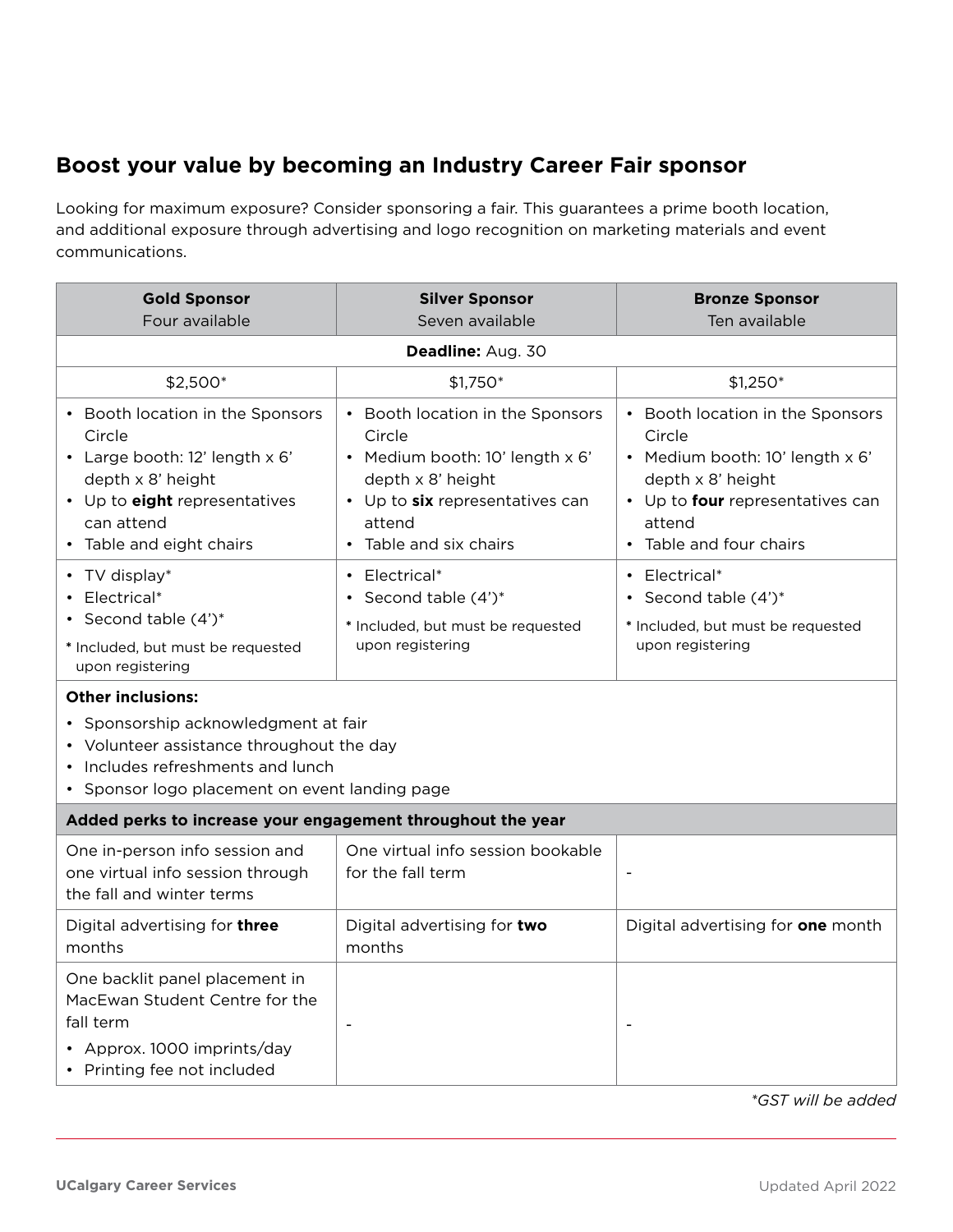# **Grad School Fair**

#### **Tuesday, Oct. 4, 2022 | 11 a.m. – 3 p.m. MT**

Recruiting for your school's graduate or professional development programs? The Grad School Fair connects prospective students and school recruiters with engaging workshops and information sessions targeted towards related areas of study..

### **Registration fees**

| <b>Early-Bird Regular</b>                                                                                                                                                                                                                                                                                             | <b>Regular Registration</b> | <b>Last Minute Regular</b> | <b>Internal UCalgary</b><br><b>Groups</b> |  |
|-----------------------------------------------------------------------------------------------------------------------------------------------------------------------------------------------------------------------------------------------------------------------------------------------------------------------|-----------------------------|----------------------------|-------------------------------------------|--|
| <b>Deadline:</b> July 4                                                                                                                                                                                                                                                                                               | <b>Deadline: Sept. 14</b>   | <b>Deadline: Sept. 23</b>  | <b>Deadline: Sept. 14</b>                 |  |
| $$525*$                                                                                                                                                                                                                                                                                                               | $$575*$                     | $$650*$                    | $$250*$                                   |  |
| Regular booth: 9' length x 6' depth x 8' height<br>Up to <b>two</b> representatives can attend<br>Includes refreshments and lunch<br>Equipment and service rental available for an additional cost:<br>- Electrical $-$ \$50 + GST<br>- Second table $(4')$ - \$35 + GST<br>• Volunteer assistance throughout the day |                             |                            |                                           |  |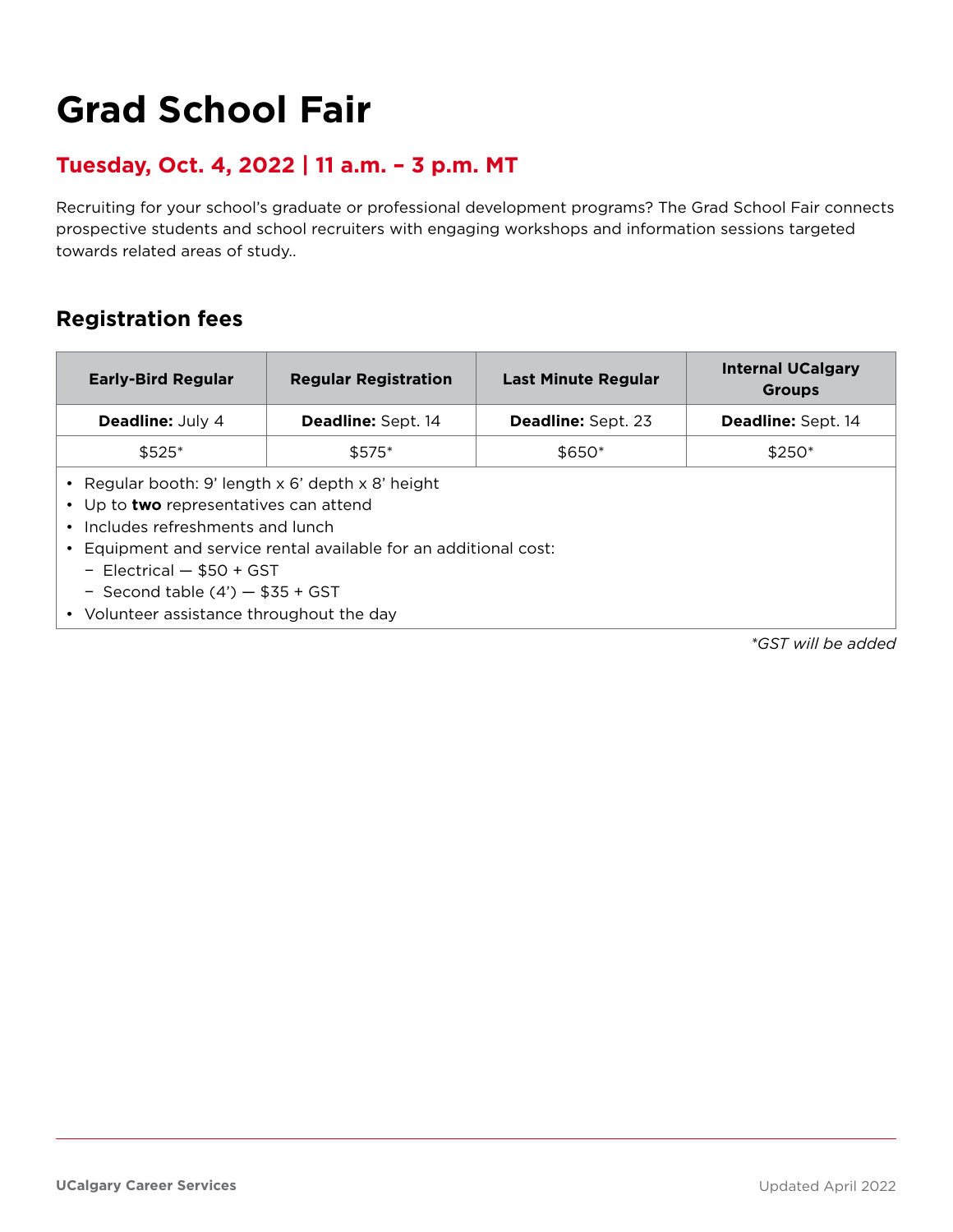## **Education Career Fair**

#### **Wednesday, Jan. 25, 2023 | 11 a.m. – 3 p.m. MT**

Featuring teaching opportunities both locally and abroad. This fair attracts primarily students from the Werklund School of Education, as well as the Faculty of Arts.

#### **Registration fees**

| <b>Sponsor</b><br>Only ten available                                                                                                                                                                                                                                                                      | <b>Early-Bird</b><br><b>Regular</b>                                                                                                                                                                                                                                                 | <b>Regular</b><br><b>Registration</b> | <b>Last Minute</b><br><b>Regular</b> | <b>Internal</b><br><b>UCalgary Groups</b> |
|-----------------------------------------------------------------------------------------------------------------------------------------------------------------------------------------------------------------------------------------------------------------------------------------------------------|-------------------------------------------------------------------------------------------------------------------------------------------------------------------------------------------------------------------------------------------------------------------------------------|---------------------------------------|--------------------------------------|-------------------------------------------|
| Deadline: Dec. 19                                                                                                                                                                                                                                                                                         | Deadline: Oct. 17                                                                                                                                                                                                                                                                   | Deadline: Dec. 19                     | Deadline: Jan. 18                    | Deadline: Dec. 19                         |
| \$1,000                                                                                                                                                                                                                                                                                                   | \$525*                                                                                                                                                                                                                                                                              | \$575*                                | \$650*                               | $$250*$                                   |
| Booth location in the<br><b>Sponsors Circle</b><br>• Large booth: 12' length<br>x 6' depth x 8' height<br>• Sponsorship<br>acknowledgment at fair<br>$\cdot$ Up to four<br>representatives<br>• Includes refreshments<br>and lunch<br>• Electrical*<br>• Second table $(4')^*$<br>* Included, but must be | • Regular booth: 9' length x 6' depth x 8' height<br>• Up to two representatives can attend<br>• Includes refreshments and lunch<br>Equipment and service rental available for an additional cost:<br>$\bullet$<br>- Electrical $-$ \$50 + GST<br>- Second table $(4') - $35 + GST$ |                                       |                                      |                                           |
| requested upon registering                                                                                                                                                                                                                                                                                |                                                                                                                                                                                                                                                                                     |                                       |                                      |                                           |
| <b>Other inclusions:</b><br>• Logo placement on event landing page<br>• Volunteer assistance throughout the day                                                                                                                                                                                           |                                                                                                                                                                                                                                                                                     |                                       |                                      |                                           |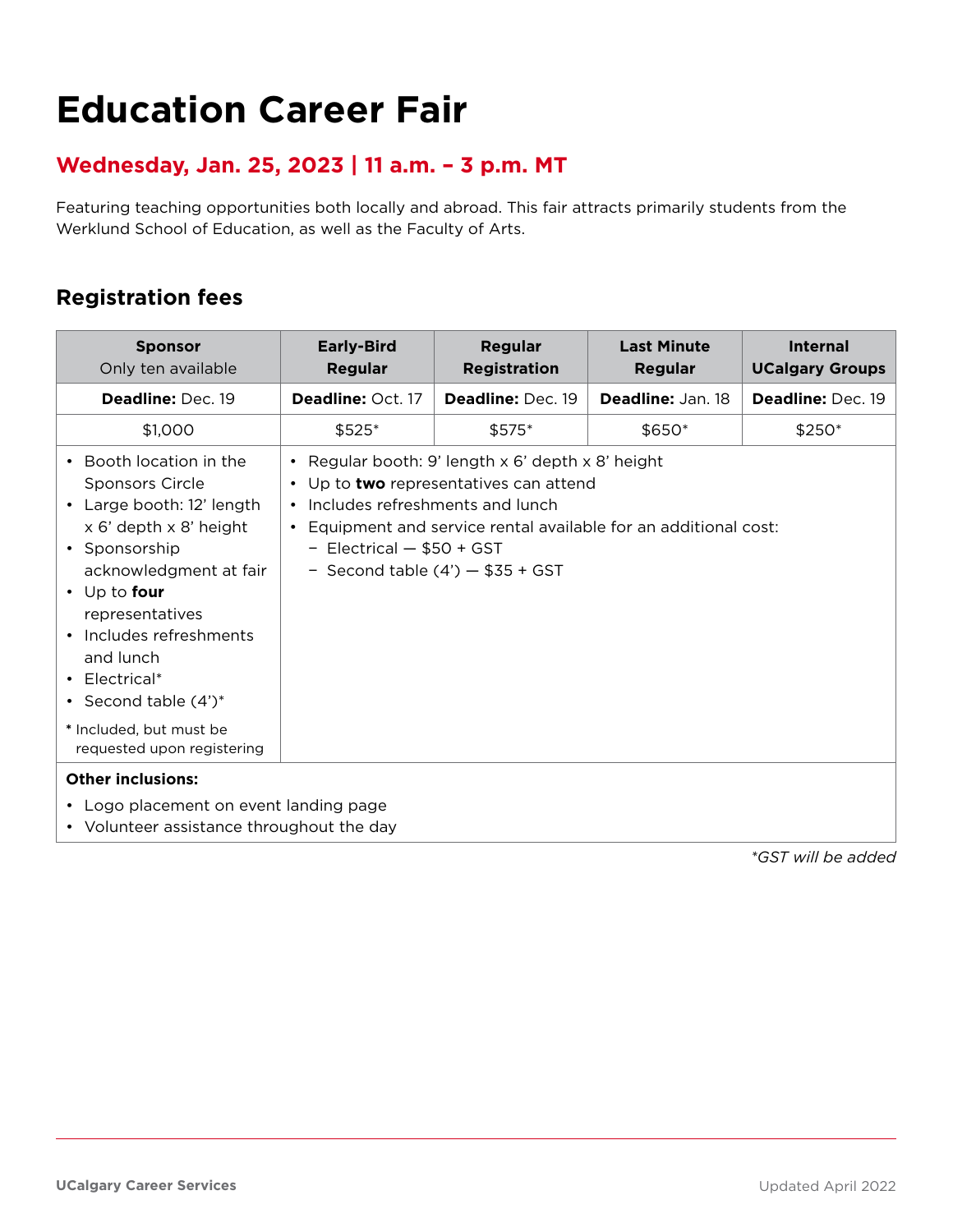### **Winter Career Fair**

#### **Tuesday, Jan. 31, 2023 | 11 a.m. – 3:30 p.m. MT**

The Winter Career Fair draws students from all faculties, providing a great opportunity for you to promote and/or actively recruit for full-time positions, internship/co-op opportunities or summer student positions.

This event is best suited for companies seeking to target students interested in agribusiness, customer services, financial services, government, information technology, sales and marketing.

#### **Regular registration fees**

| <b>Early-Bird Regular</b> | Regular<br><b>Registration</b> | <b>Last Minute</b><br>Regular | <b>Registered</b><br><b>Charity/Non-Profit</b> | <b>Internal UCalgary</b><br><b>Groups</b> |
|---------------------------|--------------------------------|-------------------------------|------------------------------------------------|-------------------------------------------|
| <b>Deadline: Oct 24</b>   | <b>Deadline: Jan. 10</b>       | <b>Deadline: Jan. 23</b>      | <b>Deadline: Jan. 10</b>                       | <b>Deadline: Jan. 10</b>                  |
| \$750*                    | \$875*                         | $$950*$                       | $$375*$                                        | $$250*$                                   |
|                           |                                |                               |                                                |                                           |

- Regular booth: 9' length x 6' depth x 8' height
- Up to **two** representatives can attend
- Includes refreshments and lunch
- Equipment and service rental available for an additional cost:
	- − Electrical \$50 + GST
	- − Second table (4') \$35 + GST
- Volunteer assistance throughout the day